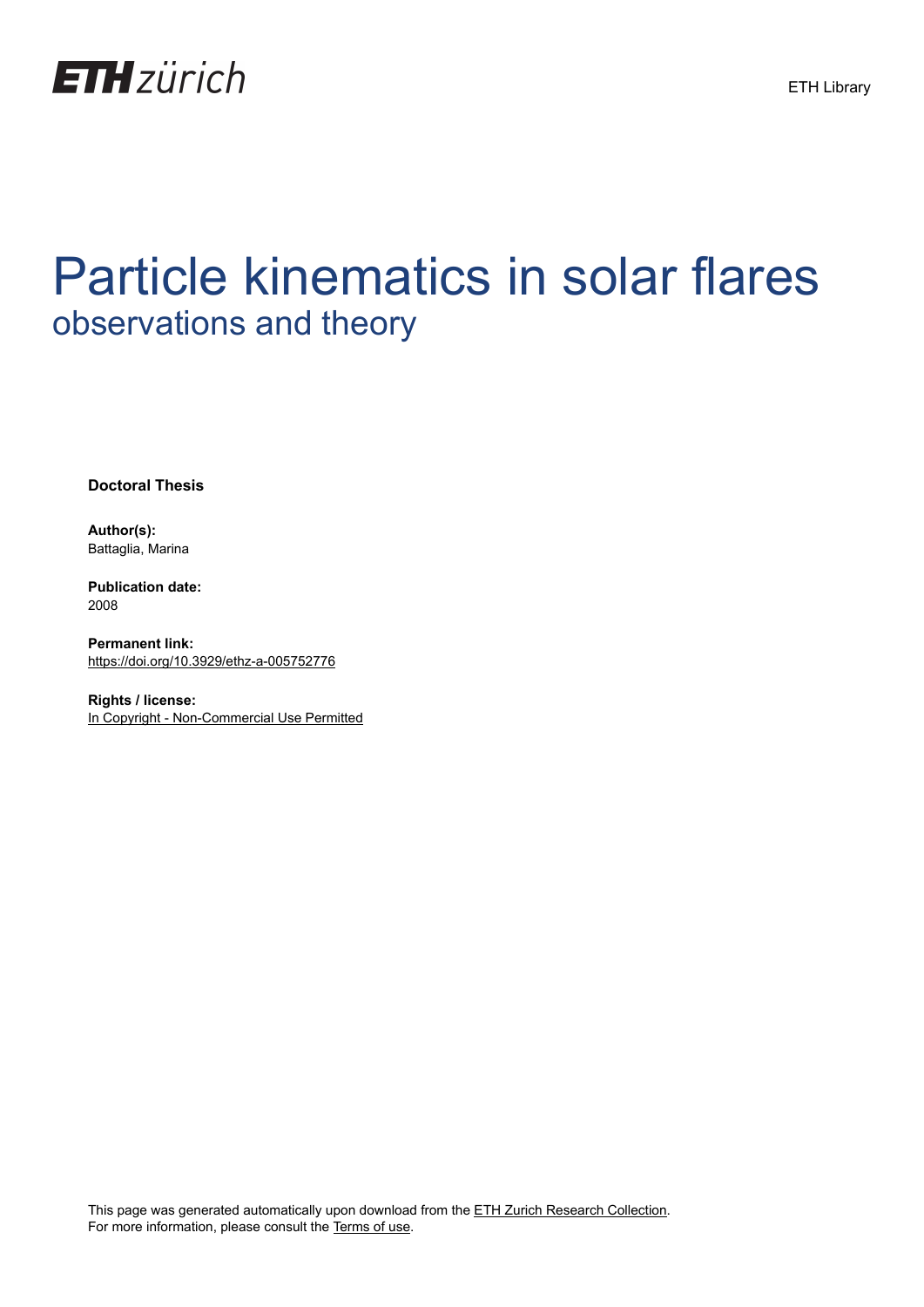Diss ETH No. 18094

## Particle kinematics in solar flares: observations and theory

A dissertation submitted to

ETH Zürich

for the degree of Doctor of Sciences

Presented by

Marina Battaglia

Dipl. Phys. ETH born October 23, 1979 citizen of Trans (GR)

accepted on the recommendation of

Prof. Dr. Arnold O. Benz, examiner Prof. Dr. C. Marcella Carollo and Dr. Lyndsay Fletcher, co-examiners

Zürich, 2008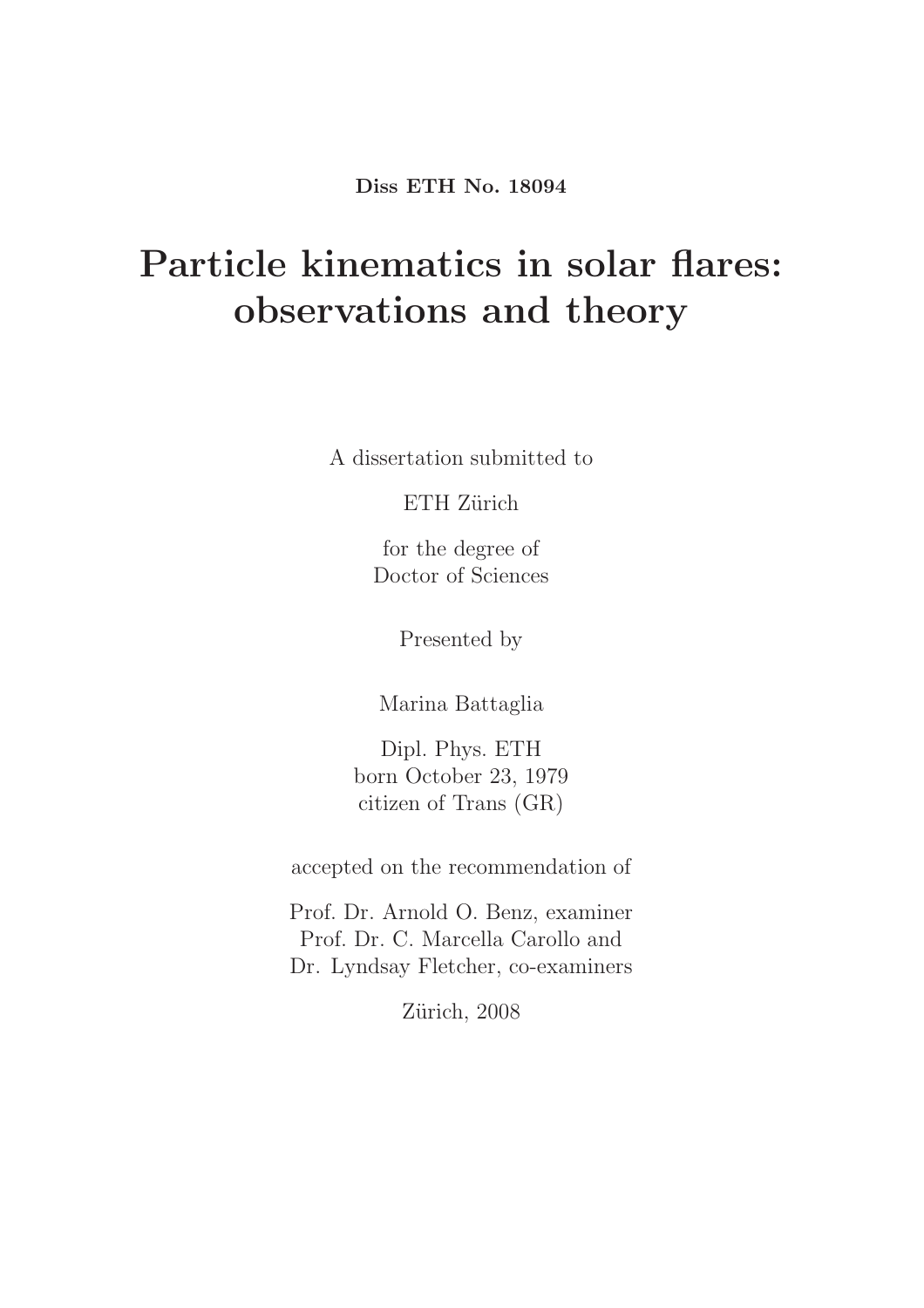## Abstract

This thesis is devoted to the study of particle acceleration and propagation processes in solar flares.

Solar flares are amongst the most powerful and energetic activity phenomena our Sun exhibits. They release energy of the order of  $10^{32}$  erg in seconds to minutes. In the process, electrons and protons are accelerated to relativistic energies, making flares very efficient particle accelerators. The most compelling observational signatures of flares can be found in X-rays and extreme ultra-violet wavelengths. Due to atmospheric absorption, those wavelengths can only be studied from space. Since the beginning of the space age, countless flares have been observed by satellites.

The present work is largely based on observations by the Ramaty High Energy Solar Spectroscopic Imager (RHESSI), an X-ray satellite which has been observing the Sun since February 2002. It is a NASA mission with substantial Swiss hardware and software contribution.

Using RHESSI observations of flares of different intensity, a deeper understanding of the particle transport and energy transport processes in flare loops, as well as the acceleration site and acceleration mechanism is sought. The time evolution of images and spectra is studied along with the quantitative relations between X-ray sources observed in the corona (coronal sources) and from the chromosphere (footpoints). The spectral relations found between coronal sources and footpoints are compared to the so-called "intermediate thin-thick target model", which was based on observations by the satellite Yohkoh. We show that the spectral relations between coronal sources and footpoints observed with RHESSI cannot be explained by the intermediate thin-thick target model. In a next step, return currents in the flare loop were considered. With this extension to the existing model, the spectra of the coronal source and the footpoints, as well as the relations between them can be explained, indicating the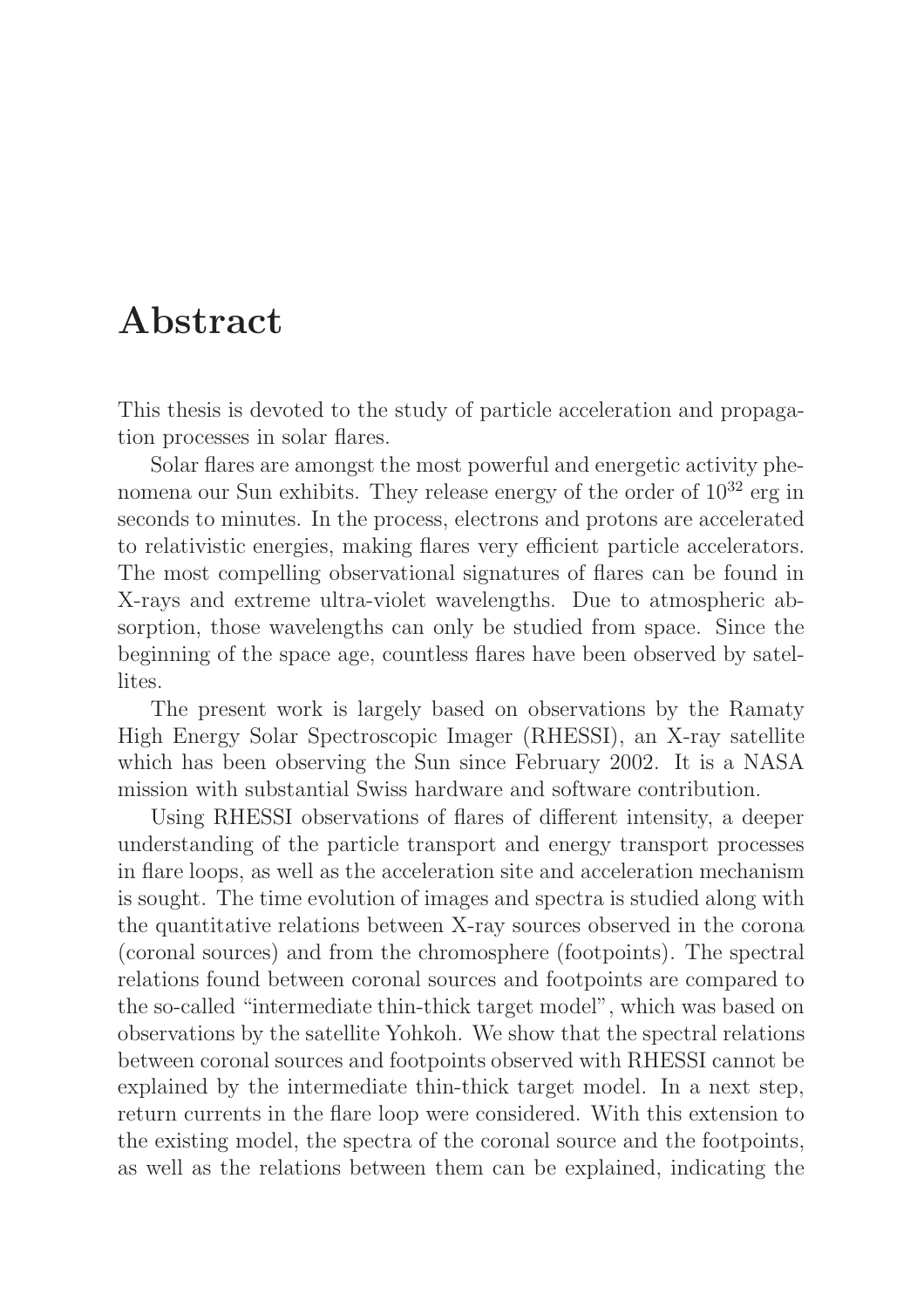importance of return currents in flare loops.

In a second part, observations of so-called "pre-flares" are presented. This earliest phase of a flare cannot be explained by the standard flare model of chromospheric evaporation which involves energy transport and deposition in the chromosphere by beams of accelerated electrons. In preflares, an increase in density and emission measure is observed, indicating that chromospheric evaporation is occurring. However, no observational signatures of fast electrons are found. We show that if energy is transported by means of thermal conduction instead of an electron beam, the observations can explained.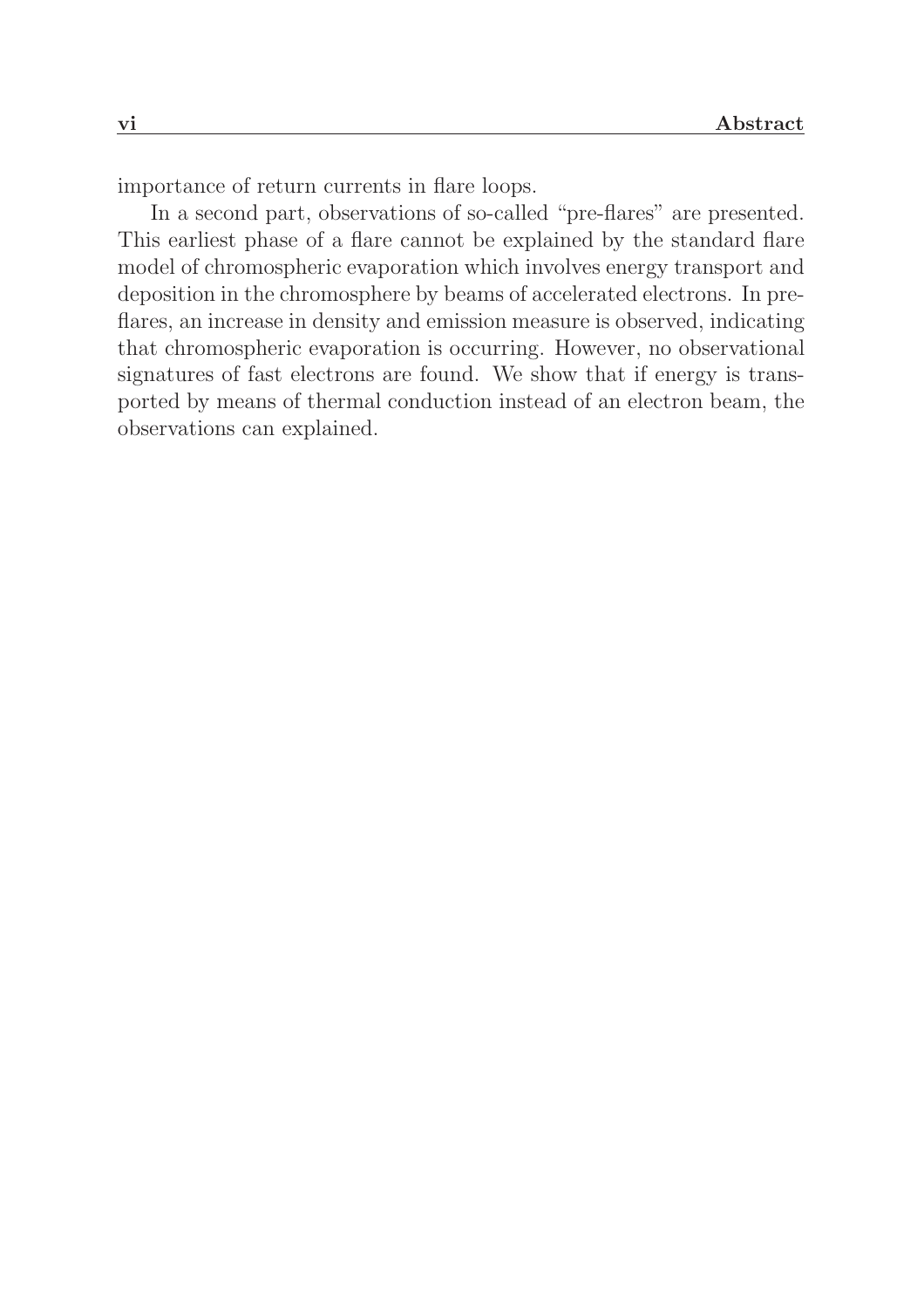## Zusammenfassung

Diese Dissertation widmet sich der Teilchenbeschleunigung und -propagation in solaren Flares<sup>1</sup>.

Solare Flares gehören zu den gewaltigsten und energiereichsten Aktivitätsphänomene unserer Sonne. Sie setzen innerhalb von Sekunden bis Minuten Energie der Grössenordnung  $10^{32}$  erg frei. Dabei werden Elektronen und Protonen bis auf relativistische Energien beschleunigt, was Flares zu sehr effizienten Teilchenbeschleunigern macht. Die stärkste Emission von Flares wird in Ultraviolett- und Röntgenwellenlängen beobachtet. Aufgrund der atmosphärischen Absorbtion ist eine Beobachtung dieser Wellenlängen jedoch nur vom Weltraum aus möglich. Seit Beginn des Raumfahrzeitalters wurden unzählige Flares von Satelliten in diesen Wellenlängen beobachtet.

Die vorliegende Arbeit basiert zum grössten Teil auf Beobachtungen des Röntgensatelliten RHESSI (Ramaty High Energy Solar Spectroscopic Imager), der seit Februar 2002 kontinuierlich die Sonne beobachtet. RHESSI ist eine NASA Mission mit Schweizer Beiträgen zu Hard- und Software.

Basierend auf RHESSI Beobachtungen von Flares unterschiedlicher Intensität soll in den folgenden Kapiteln ein tieferes Verständnis von Teilchentransport und -beschleunigung in Flares erreicht werden. Wir untersuchen die Zeitevolution von Bildern und Spektren, sowie die quantitativen Beziehungen zwischen Röntgenquellen in der Korona (koronale Quellen) und chromosphärischen Fusspunkten. Die quantitativen Beziehungen zwischen Spektren von koronalen Quellen und Fusspunkten werden mit dem sogenannten "intermediate thin thick target model" verglichen. Dieses Modell wurde auf Basis von Beobachtungen des Satelliten Yohkoh entwickelt. Es wird gezeigt, dass die RHESSI Beobachtungen nur

<sup>&</sup>lt;sup>1</sup> im Deutschen wird manchmal der Begriff "Sonneneruption" verwendet